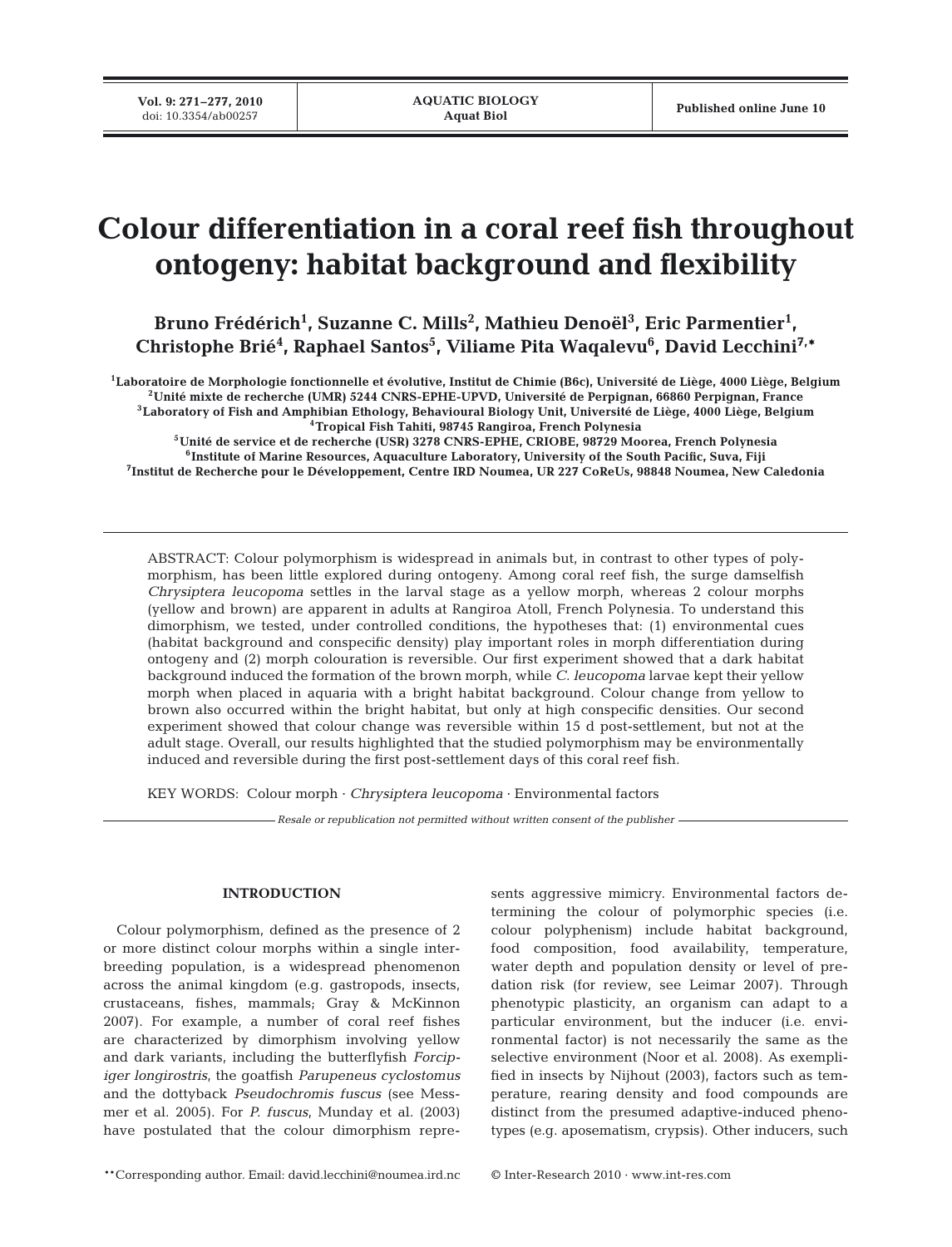as habitat background, light intensity or reflectance may directly act by inducing a resemblance-tosurroundings phenotype. This last type of polyphenism is advantageous because flexibility to changing environments may be retained (Noor et al. 2008). Moreover, colour polyphenism can be highly adaptive for animals that experience habitat shifts during ontogeny. For example, neonates of the tropical python *Morelia viridis* hatch either yellow or red, and both morphs change to green with age (Wilson et al. 2006). Colour change from red or yellow to green provides camouflage from visually oriented avian predators in the different habitats used by juveniles (i.e. on the ground at the rainforest edge) and adults (i.e. in the canopy of rainforest) (Wilson et al. 2007). Thus colour polymorphism is widespread in animals but, in contrast to other types of polymorphism, has been little explored during ontogeny (for review, see Leimar 2007).

The surge damselfish *Chrysiptera leucopoma* is a herbivorous damselfish commonly found on Indo-Pacific coral reefs (Allen 1991). After oceanic dispersal, bright yellow *C. leucopoma* larvae with a dorsal blue line colonize lagoons (Lo-Yat 2002). In contrast to the single colour morph during the larval phase, *C. leucopoma* adults have 2 distinct colour morphs: (1) the larval colour, a bright yellow body with a dorsal blue line, and (2) a dark brown body with or without a vertical white bar down the middle of its body (Allen 1991). In French Polynesian lagoons, *C. leucopoma* defend individual territories, graze algae from the substrate and use small holes as refuges (Lecchini & Galzin 2005). Yellow morph adults are usually found on live coral colonies or coral rubble (i.e. bright habitat background), while brown morph adults are always found hiding cryptically in coral slab or beach-rock (i.e. dark habitat background; Lecchini 2003). At settlement, newly settled individuals use the same habitat as adults, and the adults are aggressive toward similarly sized conspecifics (Lecchini 2003, Lecchini & Galzin 2005). Overall, the present study aimed to investigate the environmental factors inducing colour change in *C. leucopoma* and the potential flexibility (i.e. reversibility of colour imprinting) in these mechanisms across different ontogenetic stages (larval, juvenile and adult).

First, we experimentally tested 2 environmental factors that might influence the determinism of *Chrysiptera leucopoma* coloration during post-settlement ontogeny: (1) colour of the habitat background and (2) conspecific density. Second, we determined the reversibility of colour morph change with respect to habitat background and conspecific density. Last, we compared the flexibility of colour morph change at 2 different life stages, settlement and adulthood.

# **MATERIALS AND METHODS**

**Sampling site.** This study was conducted at Rangiroa Atoll (15° 07' S, 147° 38' W), French Polynesia, during August and October 2007 and May 2008.

**Sampling protocol.** Nets were fixed to the reef crest at dusk and *Chrysiptera leucopoma* larvae reaching the reef during the night were collected at dawn using crest nets (Lecchini et al. 2004). A total of 206 *C. leucopoma* larvae (mean  $\pm$  SD standard length = 14.2  $\pm$ 0.4 mm) were captured and randomly assigned to an environmental treatment. During the experiment, fish were fed *Artemia* sp. nauplii 5 times a day.

The experiment consisted of a factorial design with 2 environmental treatments: habitat (bright and dark) and conspecific density (number of fish per aquaria). For the habitat treatment, each aquarium (with continuous water input) was divided into 2 compartments  $(20 \times 15 \times 30$  cm) and manipulated in order to represent bright and dark habitats from the field. The bright habitat compartments were left with original translucent glass panes, whereas the dark habitat consisted of a large dark grey plastic cylinder suspended in the aquaria, in which *Chrysiptera leucopoma* were placed, with the upper opening above water level and the lower opening closed by a net. Both compartments had a similar volume of seawater (8.1 and 7.8 l, respectively) and were exposed to natural sunlight. Density treatments were carried out simultaneously in the bright and dark habitat compartments of the same aquarium where the same number of *C. leucopoma* (1, 5, 10 or 20) were present in each compartment.

Preliminary experiments (based on 30 *Chrysiptera leucopoma*) revealed that colour morphs (yellow: bright yellow body with a dorsal blue line; brown: dark brown body with or without a vertical white bar) became apparent in larvae after 5 d in experimental aquaria. Therefore, the experimental duration was set to 5 d, after which the larvae were removed and their colour noted. Moreover, some *C. leucopoma* were kept in the same habitat for 15 d and the fish were manipulated every 5 d (dark to dark habitats or bright to bright habitats) to be sure that the fish manipulation did not induce the colour change. Lastly, we observed that some fish had an intermediate morph (yellow body with a dorsal blue line plus a vertical white bar present down the middle of the body). We could assume that the intermediate morph was in the process of changing into either a brown or a yellow morph. However, some coral reef fishes can display a vertical white bar either temporarily or permanently while kept in aquaria. This colouring is also often seen in behavioural reproductive interactions or aggressive interactions in the field.

**Environmental cues for colour morphs: habitat and density.** We tested the effect of habitat (bright and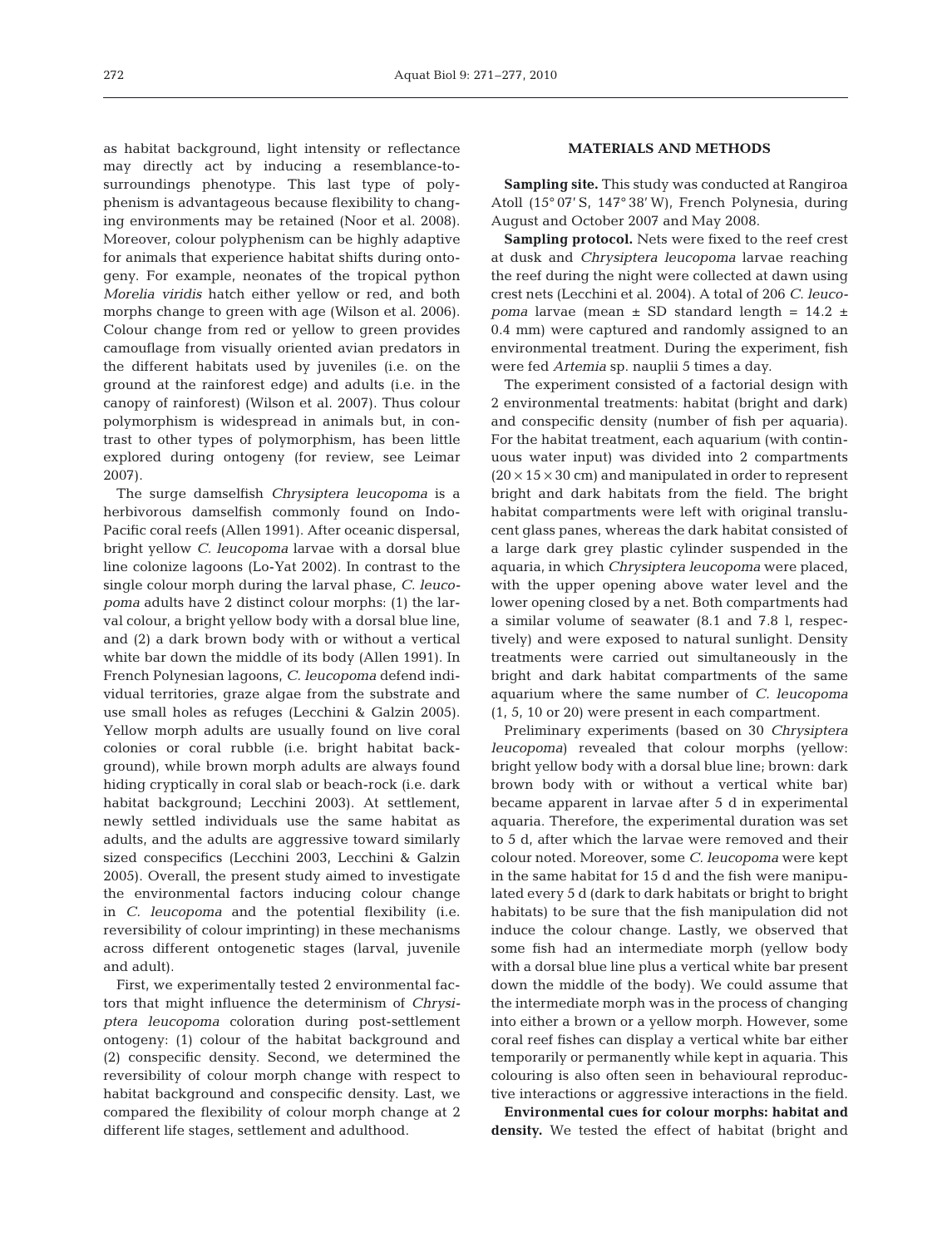Larvae were randomly assigned to a habitat and density treatment. However, due to the number of larvae available (i.e. variability of larval flux during reef settlement events), we were unable to carry out the same number of replicates for each density. The number of replicates carried out per density (1, 5, 10 and 20) was 3, 4, 4 and 2, respectively; therefore, a total of 26 experimental trials were carried out, 13 in each habitat.

The percentage of brown morphs was obtained from the sum of all fishes per trial where a yellow morph was scored as 0, a brown morph as 1 and an intermediate morph as 0.5. These sums were then divided by the total density per trial, i.e. 1, 5, 10 or 20. The use of percentages takes into account the low level of mortality observed during the experiment  $\left( < 3\% \right)$ . Percentages were arcsine-square root transformed to meet the assumptions of normality and homogeneity of variance. Statistical tests may suffer from the low number of replicates for each density treatment, but the replicates depended on the number of larvae collected in crest nets. Consequently, to improve the statistical power, density was categorized into 2 groups: low density (results of density treatments 1 and 5) and high density (results of density treatments 10 and 20) treatments. We used a 2-way ANOVA to examine the effects of 2 fixed factors: habitat (dark and bright) and density (low and high) on percentage of brown morphs. Multivariate analysis of variance (MANOVA) was used to break down the interaction term, by analyzing the effect of one independent variable (e.g. habitat) at individual levels of the other independent variable (e.g. density). Syntax in SPSS (version 17, 2008) was used to perform these analyses (Field 2005).

**Colour morph flexibility and environmental cues.** *Juveniles:* Individuals (i.e. 1, 5, 10 or 20 fish) initially placed in a bright habitat were transferred to a dark habitat and subsequently transferred back to a bright habitat, each for a duration of 5 d, and vice versa for those individuals initially placed in a dark habitat.

Density and habitat effects inducing the brown colour morph were tested using a 2-way ANOVA. In this test, the percentage of brown morphs (arcsinesquare root transformed) was considered as an independent variable, with density and habitat as fixed factors. The null hypothesis that environmental change did not induce a reversal of colour was tested using 2-way analyses of covariance (ANCOVA) to examine the effects of habitat (fixed factor, 2 levels:

bright and dark) and density (fixed factor, 2 levels: low and high) on the difference in the percentage of brown morphs. The difference in the percentage of brown morphs was arcsine-square root transformed to meet the assumptions of normality and homogeneity of variance. We included (arcsine-square root transformed) the percentage of brown morphs from the previous trial as a covariate. As described above, MANOVA was used to examine the interaction terms.

*Adults:* To test if colour flexibility can occur during the adult stage and in response to environmental cues, *Chrysiptera leucopoma* adults were collected in Rangiroa Lagoon at their respective natural habitat (i.e. live corals for yellow morphs and coral slab/ beach-rock for brown morphs) with small nets. The fish were kept for 24 h in aquaria before being tested (fish were maintained individually in aquaria,  $20 \times$  $20 \times 20$  cm, supplied with flow-through seawater from the adjacent lagoon, and without any added artificial or natural habitats). The experimental design consisted of 2 treatments: habitat (bright and dark) and density (1, 5, and 10 adult conspecifics). Eight, 4 and 4 replicates were carried out for the densities of 1, 5 and 10, respectively, with adult yellow morphs captured. Due to logistical problems, only 3 replicates were carried out for a density of 5 fish with adult brown morphs. Colour morph was noted after 5 d of treatment.

## **RESULTS**

# **Environmental cues for colour morphs (habitat and density)**

A significantly higher proportion of brown colour morphs was observed after a 5 d period postsettlement in the dark habitat compared to bright habitat (Table 1, Fig. 1) at all conspecific densities (MANOVA, low density:  $F_{1,23} = 188.29$ ,  $p < 0.001$ ; high density:  $F_{1,23} = 57.56$ ,  $p < 0.001$ ). In contrast, a significantly higher proportion of yellow colour morphs was observed in the bright habitat (Fig. 1), even if some brown colour morphs appeared at high density (MANOVA:  $F_{1,23} = 3.14$ ,  $p = 0.07$ ). The significant density effect reported in Table 1 highlighted that some brown and yellow colour morphs were observed at higher densities in bright and dark compartments, respectively, whereas both yellow or brown morphs were observed in bright and dark compartments at the lowest density (1 fish per compartment) (Fig. 1). The Habitat  $\times$  Density interaction was also significant (Table 1), revealing a different magnitude in the factor habitat at each level of density.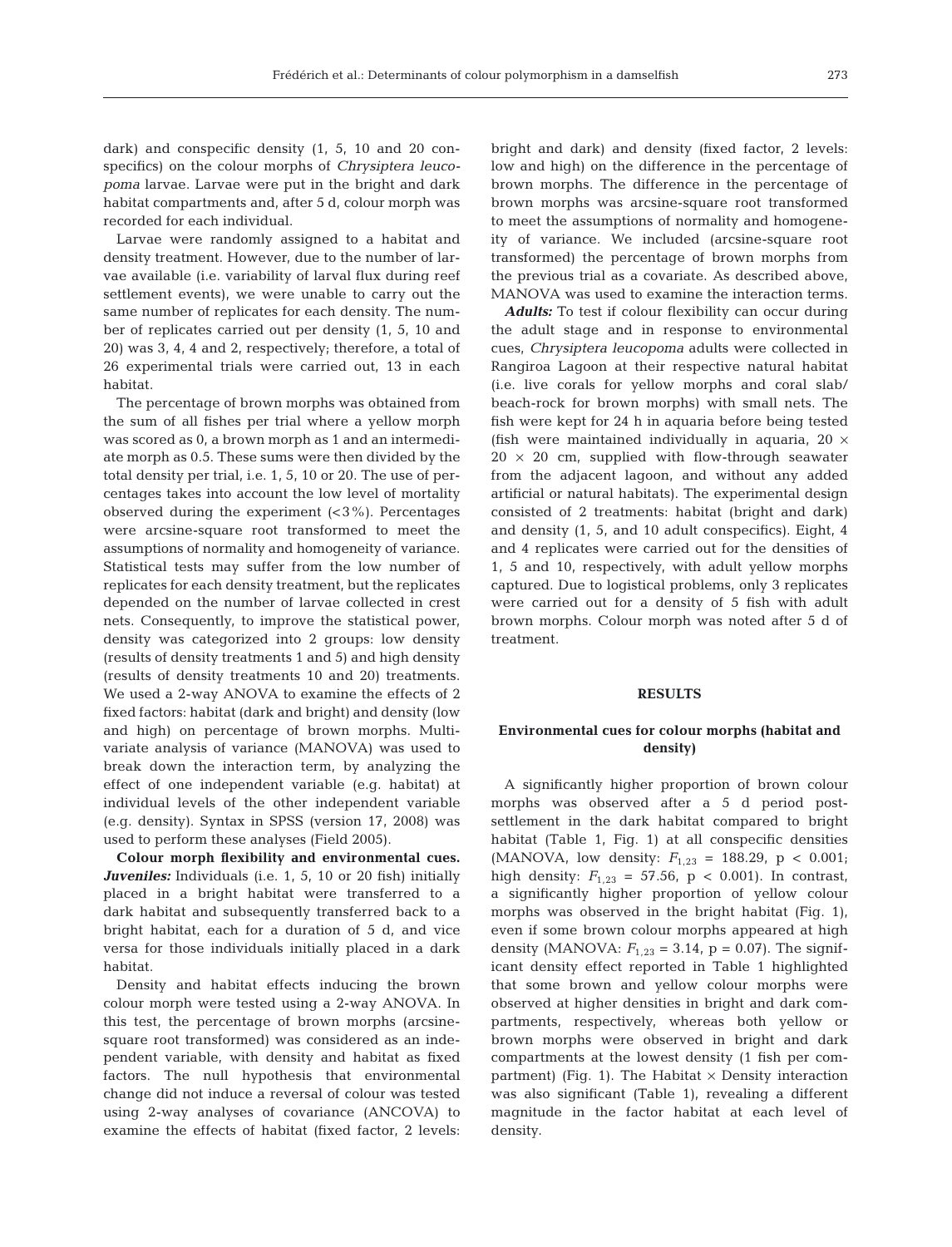Table 1. Results of tests (2-way ANOVA and ANCOVA) for density and habitat effects on the percentage of brown colour morphs 5, 10 and 15 d post-settlement. The percentage of brown morphs (arcsine-square root transformed) was considered as an independent variable, with density and habitat as fixed factors. Covariates of the percentage of brown colour morphs at 5 and 10 d were used in the models for 10 and 15 d, respectively. See 'Materials and methods' for the calculation of the percentage of brown morphs. Replicate samples sizes were 7 and 6 (corresponding to 46 and 108 individual fish) for low and high densities, respectively, in both dark and bright habitats. **Bold** values indicate significance at p < 0.05

| Source                   | % brown morphs |        |         |          |      |      |                 |       |         |  |
|--------------------------|----------------|--------|---------|----------|------|------|-----------------|-------|---------|--|
|                          | 5 d            |        |         | $10 d -$ |      |      | 15 <sub>d</sub> |       |         |  |
|                          | df             | F      | p       | df       | F    | р    | df              | $\,F$ | p       |  |
| Intercept                |                | 774.25 | < 0.001 |          | 0.43 | 0.52 |                 | 5.75  | 0.03    |  |
| Habitat change           |                | 15.68  | 0.001   |          | 0.27 | 0.61 |                 | 20.47 | < 0.001 |  |
| Density                  |                | 363.22 | < 0.001 |          | 0.31 | 0.58 |                 | 0.01  | 0.95    |  |
| $Habitat \times Density$ |                | 23.10  | < 0.001 |          | 0.71 | 0.41 |                 | 0.09  | 0.76    |  |
| Covariate                |                |        |         |          | 0.13 | 0.72 |                 | 0.08  | 0.78    |  |
| Residual                 | 22             |        |         | 21       |      |      | 21              |       |         |  |



□ Yellow morph Intermediate morph **Brown morph** 

Fig. 1. *Chrysiptera leucopoma*. Environmental effects on colour polymorphism 0 to 15 d post-settlement over 3 experimental removal-transfer treatments. The percentage of individuals showing one of 3 colour morphs is shown in relation to habitat background (bright vs. dark [shaded area] background) and conspecific density. Density treatments varied as follows: (a) 1 individual per compartment  $(n = 3)$ ,  $(b) 5$ individuals per compartment  $(n = 4)$ , (c) 10 individuals per compartment  $(n = 4)$  and  $(d)$ 20 individuals per compartment (n = 2). Error bars are  $\pm$  SE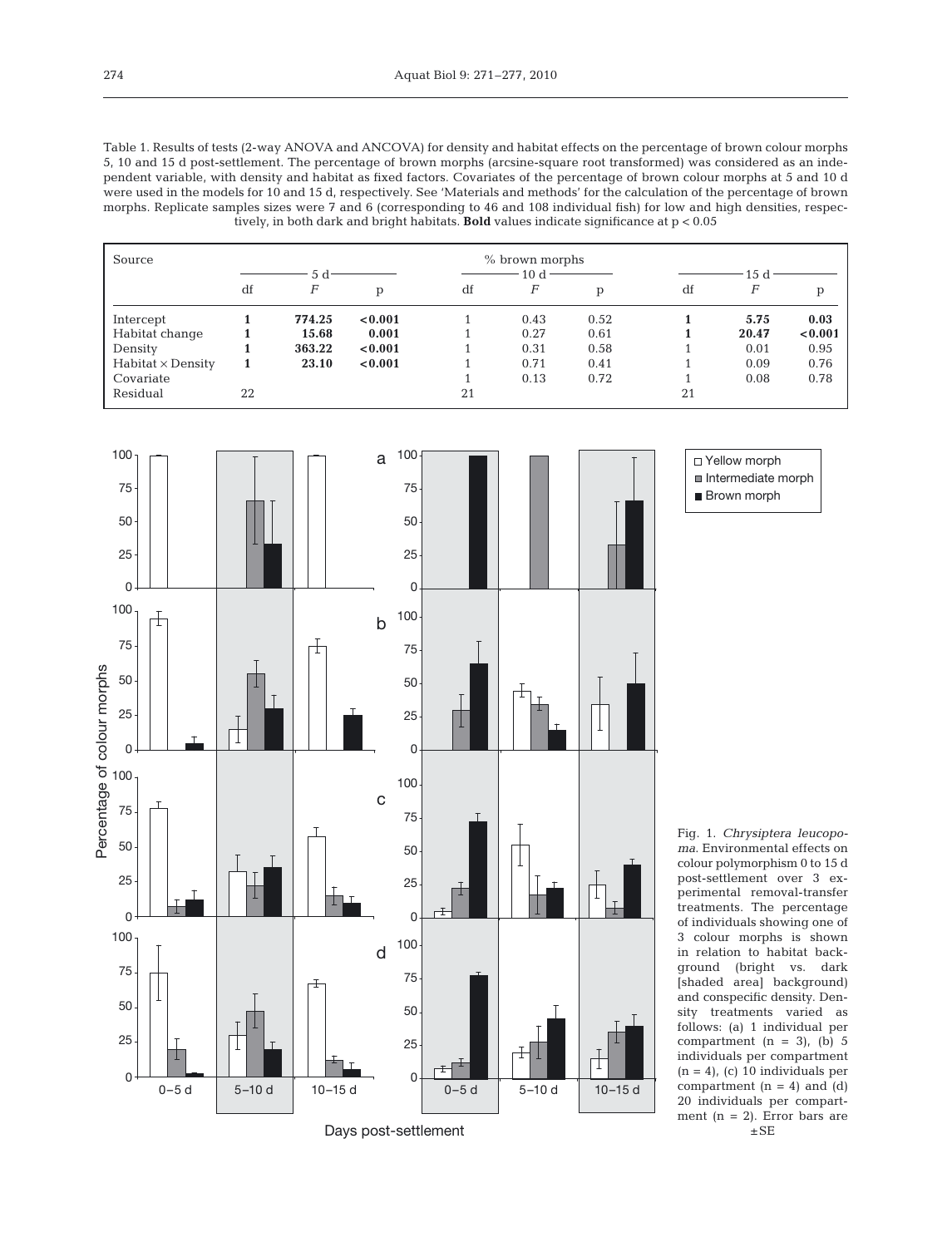## **Juvenile colour morph flexibility and environmental cues**

# 5 to 10 d

There was no difference in the proportion of juvenile brown morphs between either habitat or density after the habitat of origin (0 to 5 d post-settlement) had been changed from either dark to bright or from bright to dark (Table 1). However, if we consider the difference in the proportion of colour morphs following a habitat change, a significant effect of habitat change was found (Table 2). Juveniles changed to the brown morph when moved from a bright to a dark habitat, and changed away from the brown morph (to the yellow morph) when moved from a dark to a bright habitat at both low and high densities (MANOVA, low density:  $F_{1,23} = 18.85$ , p < 0.001; high density:  $F_{1,23} =$ 9.13,  $p = 0.006$ ; Fig. 1).

## 10 to 15 d

A difference in the proportion of brown morphs was found between habitats after juveniles had been returned to their habitat of origin (0 to 5 d post-settlement; Table 1, Fig. 1). More brown morphs were found in dark habitats at both low and high densities (MANOVA, low density:  $F_{1,23} = 14.61$ , p = 0.001; high density:  $F_{1,23} = 10.06$ ,  $p = 0.004$ ; Fig. 1). A significant effect of habitat was also found on the difference in the proportion of morph colour following a habitat change from 10 to 15 d post-settlement (Table 2). High colour flexibility was seen in *Chrysiptera leucopoma* indi-

Table 2. Results of 2-way ANOVA for density and habitat effects on the change in percentage of brown colour morphs from 5 to 10 d and from 10 to 15 d post-settlement. The difference in the percentage of brown morphs (arcsine-square root transformed) was considered as an independent variable, with density and habitat change as fixed factors. Replicate samples sizes were 7 and 6 (corresponding to 46 and 108 individual fish) for low and high density, respectively, in both dark and bright habitats. **Bold** values indicate significance at  $p < 0.05$ 

| Source                             |    |          | Difference in % brown morphs<br>— 5 to 10 d — $-10$ to 15 d — |        |      |                  |
|------------------------------------|----|----------|---------------------------------------------------------------|--------|------|------------------|
|                                    |    |          |                                                               |        |      |                  |
|                                    |    | $df$ $F$ | p                                                             | $df$ F |      | р                |
| Intercept                          |    | 1.84     | 0.19                                                          |        | 1.31 | 0.27             |
| Habitat change                     |    |          | $183.79 \le 0.001$                                            |        |      | 1, 25.64 < 0.001 |
| Density                            |    | 1.96     | 0.18                                                          |        | 0.09 | 0.77             |
| Habitat change $\times$<br>Density | 1  | 3.19     | 0.09                                                          |        | 0.51 | 0.48             |
| Residual                           | 22 |          |                                                               | 22     |      |                  |

viduals up to 15 post-settlement days of age, and fish changed body colour to yellow and brown in bright and dark habitat backgrounds, respectively, at both low and high densities (MANOVA, low density:  $F_{1,23}$  = 122.39,  $p < 0.001$ ; high density:  $F_{1,23} = 61.74$ ,  $p < 0.001$ ; Fig. 1).

# **Adult colour morph flexibility and environmental cues**

In the adult experiments, only 5 of the 136 yellow morphs changed to a brown colour after 5 d in the dark habitat background, and none of the adult brown morph changed to a yellow colour (i.e. no significant effect of either habitat or density on adult yellow morphs; Table 3, Fig. 2).

Table 3. Results of 2-way ANOVA for density and habitat effects on the percentage of adult yellow colour morphs. The percentage of yellow morphs (arcsine-square root transformed) was considered as an independent variable, with density and habitat change as fixed factors. **Bold** values indicate significance at p < 0.05

| Source                          | — % yellow morphs |        |         |  |  |
|---------------------------------|-------------------|--------|---------|--|--|
|                                 | df                |        |         |  |  |
| Intercept                       |                   | 380.22 | < 0.001 |  |  |
| Habitat change                  |                   | 0.49   | 0.49    |  |  |
| Density                         |                   | 0.96   | 0.34    |  |  |
| Habitat change $\times$ Density |                   | 0.49   | 0.49    |  |  |
| Residual                        | 29                |        |         |  |  |



Fig. 2. *Chrysiptera leucopoma*. Environmental effects on colour polymorphism of adults. The percentage of adult yellow morphs is shown in relation to habitat background (bright vs. dark habitat) and conspecific density (black and white bars refer to high and low densities, respectively) in which they had been placed for 5 d. Sample sizes are indicated above each bar.  $NS = p > 0.05$  from MANOVA simple-effects analyses. Error bars are ±SE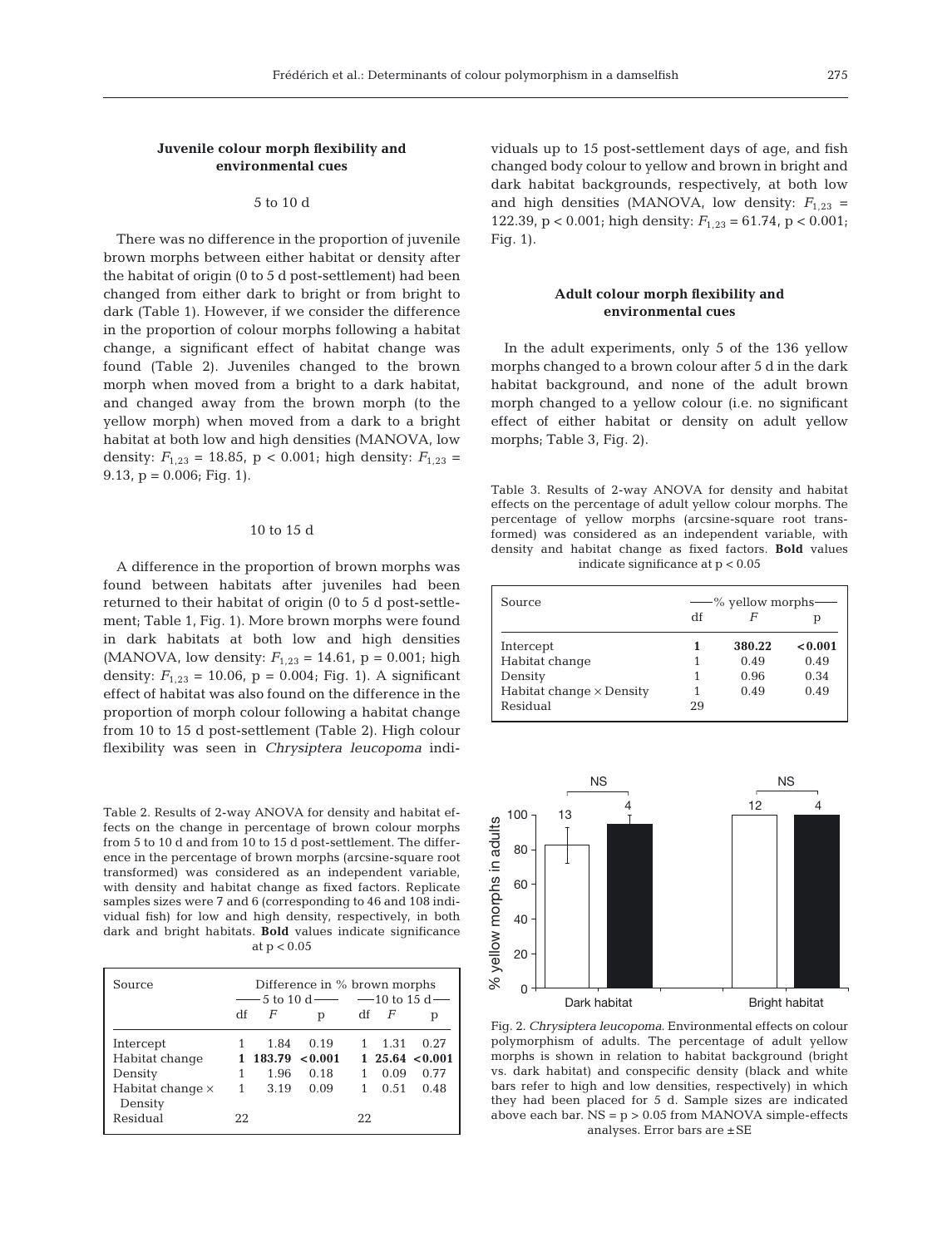#### **DISCUSSION**

*Chrysiptera leucopoma* larvae at settlement in the present study adopted a body colouration in response to their habitat. Colour change was found to be plastic, at least for individuals up to 15 post-settlement days of age, despite the fact that our results could also partially appear as a residual effect of the original colour. Future experiments should be performed with varied time periods of treatments in order to precisely determine the extent of the flexibility period. The majority of individuals changed to yellow when the habitat became bright and to brown when the habitat became dark. Finally, almost no *C. leucopoma* adults changed their body colour. However, the few that did suggest that adults could be slower to change their colour body or that the habitat cues might have been less appropriate for adults.

Colour polymorphism may be linked to gender and maintained by sexual selection (Owens & Hartley 1998). However, there are a variety of animals in which colour polymorphism is not linked to sexual function; therefore, other mechanisms must also be involved in the evolution and maintenance of colour variation. Different morphs may be maintained if there is a difference in the habitat in which each morph gains the greatest fitness (e.g. Forsman & Appelqvist 1999, Gray & McKinnon 2007). Our lab experiments highlighted that the colour dimorphism of *Chrysiptera leucopoma* was influenced predominantly by habitat background. All *C. leucopoma* larvae that colonized Rangiroa Lagoon were yellow in colour, and when they were assigned to a bright habitat background they maintained their yellow morph. However, when they were assigned to a dark habitat background, they changed to a brown morph. These laboratory results are consistent with field surveys. Some studies have shown that yellow *C. leucopoma* adults were usually found in bright habitats on live coral colonies and coral rubble, while brown adults usually lived cryptically in dark habitats hiding in places of coral slab and beach-rock (Lecchini 2003, Lecchini & Galzin 2005). During the juvenile phase, the brown morphs seem to be highly cryptic because they are exceptionally encountered on the reef in comparison with yellow morphs (Lecchini & Galzin 2005). Interestingly, this behaviour is relatively similar in aquaria, where brown juveniles remain mostly close to the bottom, whereas yellow morphs swim throughout the aquaria. The spatial distribution of *C. leucopoma* colour morphs between habitats could be explained by fitness differences in relation to habitat associations. Different rates of predation between habitats could underlie fitness differences among colour variants in many colour polymorphic species (for review, see Bond & Kamil 2006).

However, conspecific density also played a role, albeit minor, in colour change. Colour change to brown was more frequent at high rather than at low densities in bright habitats during the first 5 post-settlement days. At the higher densities, we observed that juveniles were more aggressive defending some parts of the aquaria. This territorial behaviour could be linked to the induction of colour change. Density-dependent polyphenism is well known in insects such as the desert locust *Schistocerca gregaria* (Sword 1999) and the American grasshopper *S. americana* (Tanaka 2004). In *S. gregaria*, density-dependent change in colour represents a component of an aposematic strategy where high density level induces a change from cryptic to warning colouration (Sword 1999). In *Chrysiptera leucopoma*, the role of density-dependent colour change will have to be clarified by some additional experiments and the densities used in aquaria should be linked to the conspecific density in the wild.

Lastly, our results showed that colour flexibility of *Chrysiptera leucopoma* occurred mainly during the first 15 post-settlement days, but not during the adult stage (except for 5 individuals). Lecchini & Galzin (2005) showed that some coral reef fish species explored different habitats during the first post-settlement days, before settling on one habitat. For these species, colour flexibility directly induced by an environmental cue (i.e. habitat) during the first post-settlement days could be advantageous for undertaking different ontogenetic shifts in habitat associations before their recruitment into the adult population. Thus the colour flexibility of *C. leucopoma* (yellow to brown morph and vice versa) during the first 15 post-settlement days would allow them to explore different live coral, coral rubble, beach-rock and coral slab habitats and to select one according to success in prey capture, predation pressure, food availability and the density of conspecifics already settled.

Overall, the present study is one of the first to explore the proximate causes of colour polymorphism at different life stages of a coral reef fish and to highlight colour morph flexibility according to habitat background (see also Booth 1990, Hoffman & Blouin 2000, Messmer et al. 2005, Wilson et al. 2007, Detto et al. 2008). However, we found that some *Chrysiptera leucopoma* acquired a brown morph in a bright environment, whilst others kept their yellow morph in dark habitats. These results suggest that other determinants (e.g. food composition, food availability or temperature) may also induce the colour morph differentiation during the ontogeny of *C. leucopoma*.

*Acknowledgements.* This research was supported by grants from La Communauté Française de Belgique (Concours des bourses de voyage 2007), Agence nationale de la recherche (ANR-06-JCJC-0012-01), Ministère de l'Outer-Mer (MOM, 06 PF 15) and the Coral Reef Initiative in the South Pacific Program (C2A).